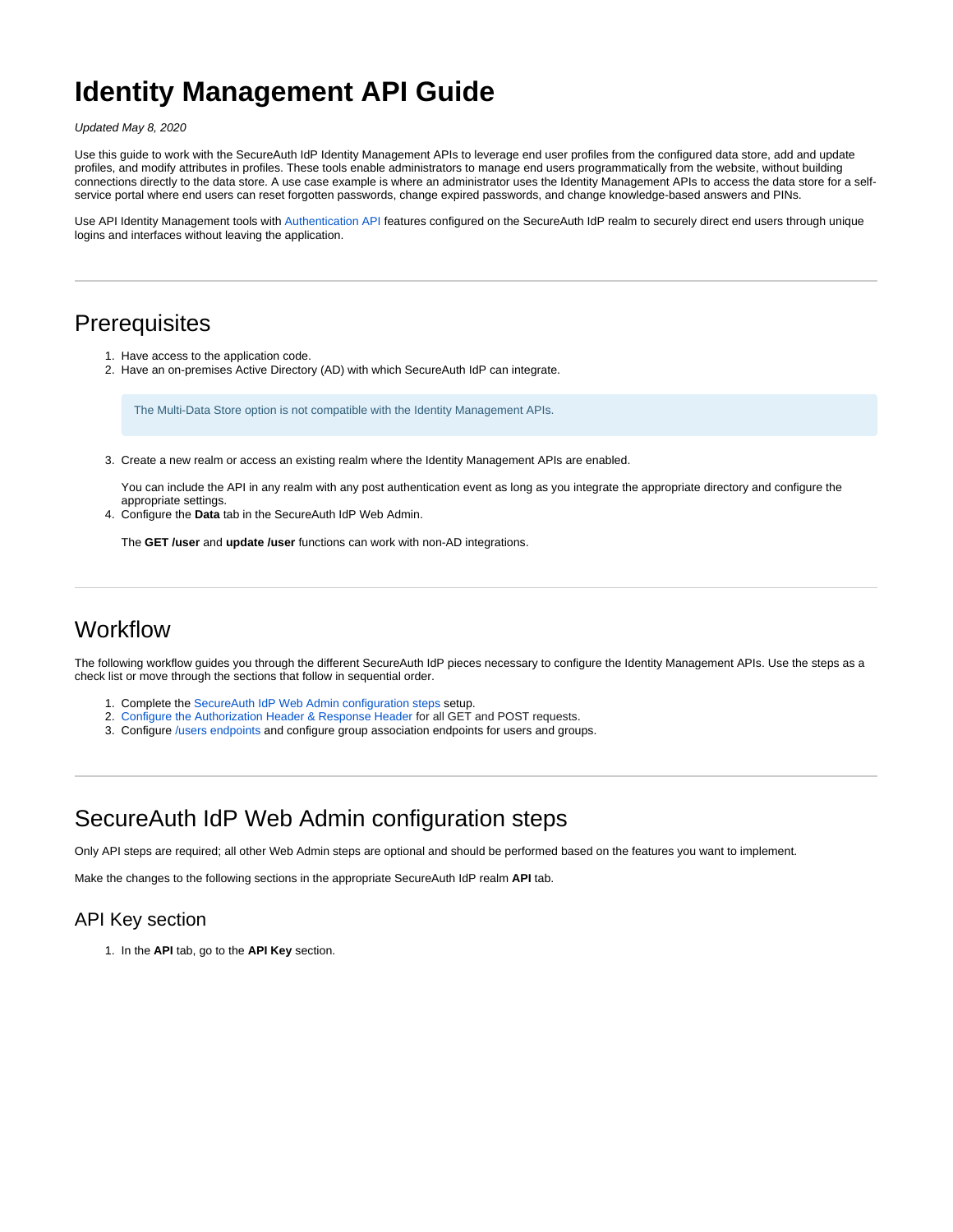#### 2. Check **Enable API for this realm**.

| $\star$ API Key             |                             |               |
|-----------------------------|-----------------------------|---------------|
| ☑ Enable API for this realm |                             |               |
| <b>API Credentials</b>      | <b>Generate Credentials</b> |               |
| <b>Application ID</b>       | 5ee4b49579af48e5            | Select & Copy |
| <b>Application Key</b>      | 596f80af8342292cf93ec7      | Select & Copy |
|                             |                             |               |

3. Click **Generate Credentials** to create a new **Application ID** and **Application Key.**

The **Application ID** and **Application Key** are unique for each realm.

The API key looks like it comprises **64** random characters, but it actually comprises **32** two-character base-16 hexadecimal values. This is important when using the API key to produce the HMAC hash. These values are required in the [Header](https://docs.secureauth.com/display/IPD/API+configuration+guide#APIconfigurationguide-AH) configuration steps you will perform later.

This is important to note when using the API key to produce the HMAC hash.

4. Click **Select & Copy** to copy the contents from the fields.

5. In the **API Permissions** section, check **Enable Authentication API.** These values are required in the [Header](#page-2-0) configuration steps you will perform later.

| $\star$ API Permissions                                                   |  |
|---------------------------------------------------------------------------|--|
| Authentication                                                            |  |
| <b>Enable Authentication API</b>                                          |  |
| <b>Identity Management</b>                                                |  |
| User Management - add / update / retrieve users and their properties<br>U |  |
| Administrator-initiated Password Reset                                    |  |
| <b>User Self-service Password Change</b>                                  |  |
| User and Group Association (LDAP)                                         |  |
| Login for Endpoints                                                       |  |
| Enable Login for Endpoints API<br>∪                                       |  |
| Configure Login for Endpoints Installer                                   |  |
|                                                                           |  |

6. Check at least one **Identity Management tool to include in the API.**

**User management - add / update / retrieve users and their properties**: Use this tool to add new user profiles, and to retrieve and update existing user profiles. Updating a user profile includes setting and clearing property values in the user profile.

If your team is using SecureAuth RADIUS 2.4.15 or later, you must check **User Management**. This setting enables the SecureAuth IdP API to connect to User properties.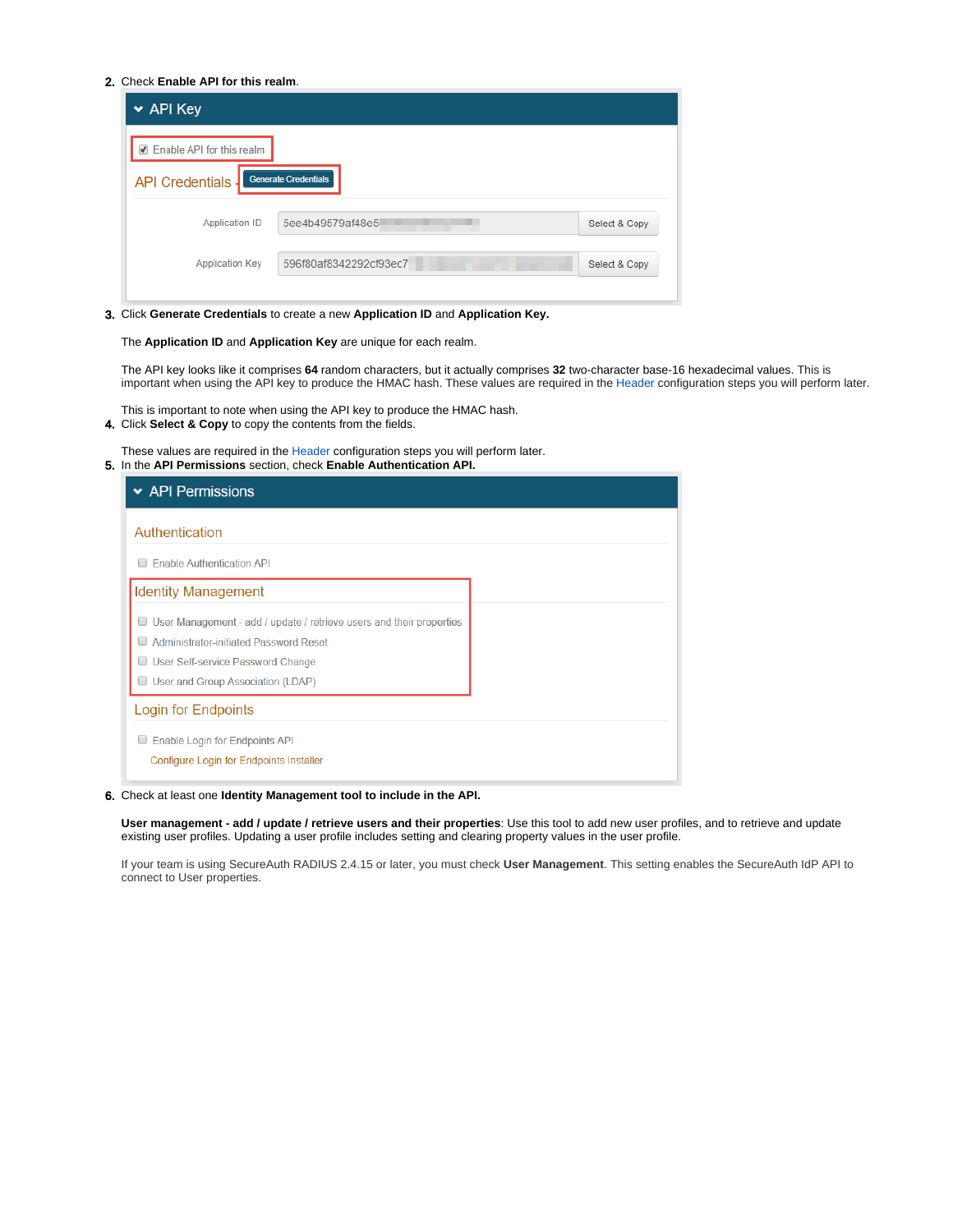| $\star$ API Permissions                                                                      |
|----------------------------------------------------------------------------------------------|
| Authentication                                                                               |
| <b>Enable Authentication API</b>                                                             |
| <b>Identity Management</b>                                                                   |
| User Management - add / update / retrieve users and their properties<br>$\blacktriangledown$ |
| <b>Administrator-initiated Password Reset</b>                                                |
| User Self-service Password Change                                                            |
| User and Group Association (LDAP)                                                            |
| Login for Endpoints                                                                          |
| Enable Login for Endpoints API                                                               |
| Configure Login for Endpoints Installer                                                      |

**Administrator initiated password reset**: Use this tool to let an administrator send the end user a new password requested by using an application.

Use case: End users request a new password because they have forgotten the current one.

**User self-service password change**: Use this tool to let the end user input both the current password and a new password

Use case: With the **Administrator initiated password reset** option, end users enter the password sent by the administrator (the current password), and then enter a new password to perform the reset.

7. Save the configuration. **User & group association (LDAP)**: Use this tool to enable associations between existing users and groups within the LDAP data store.

# <span id="page-2-0"></span>Configure request header

Authentication against an API requires a configured HTTP basic authorization header and Content-Type header.

1. Add a Content-Type header with a value of **application/json**

2. Create an [Authorization header](#page-2-1) for GET and POST requests using the steps below.

### <span id="page-2-1"></span>Authorization request header

A. Build a string based on the request:

#### A1. **METHOD (GET)** or **METHOD (POST)**

A2. **DATE/TIME**

| <b>Header types</b>    | <b>IdP</b> version | <b>String requirements</b>      |
|------------------------|--------------------|---------------------------------|
| <b>Date</b>            | $v9.1+$            | second-precision timestamp      |
| X-SA-Date (custom)     | $v9.1+$            | second-precision timestamp      |
| X-SA-Ext-Date (custom) | $V9.2+$            | millisecond-precision timestamp |

A3. **APPLICATION ID** (from the Identity Platform Web Admin – API Key section).

A4. PATH (API endpoint). For example: /secureauth2/api/v3/users/{userID}

B. Create an HMAC SHA256 hash of step 3 using the **Application Key** (from the Identity Platform Web Admin – API Key section).

This step is executed by calling the HMAC and producing the hash value.

- C. Encode the HMAC SHA256 hash from step 3 in Base64.
- D. Concatenate the "**Application ID**", "**:**", and the "**Base64 encoded HMAC SHA256 hash**" from step 3: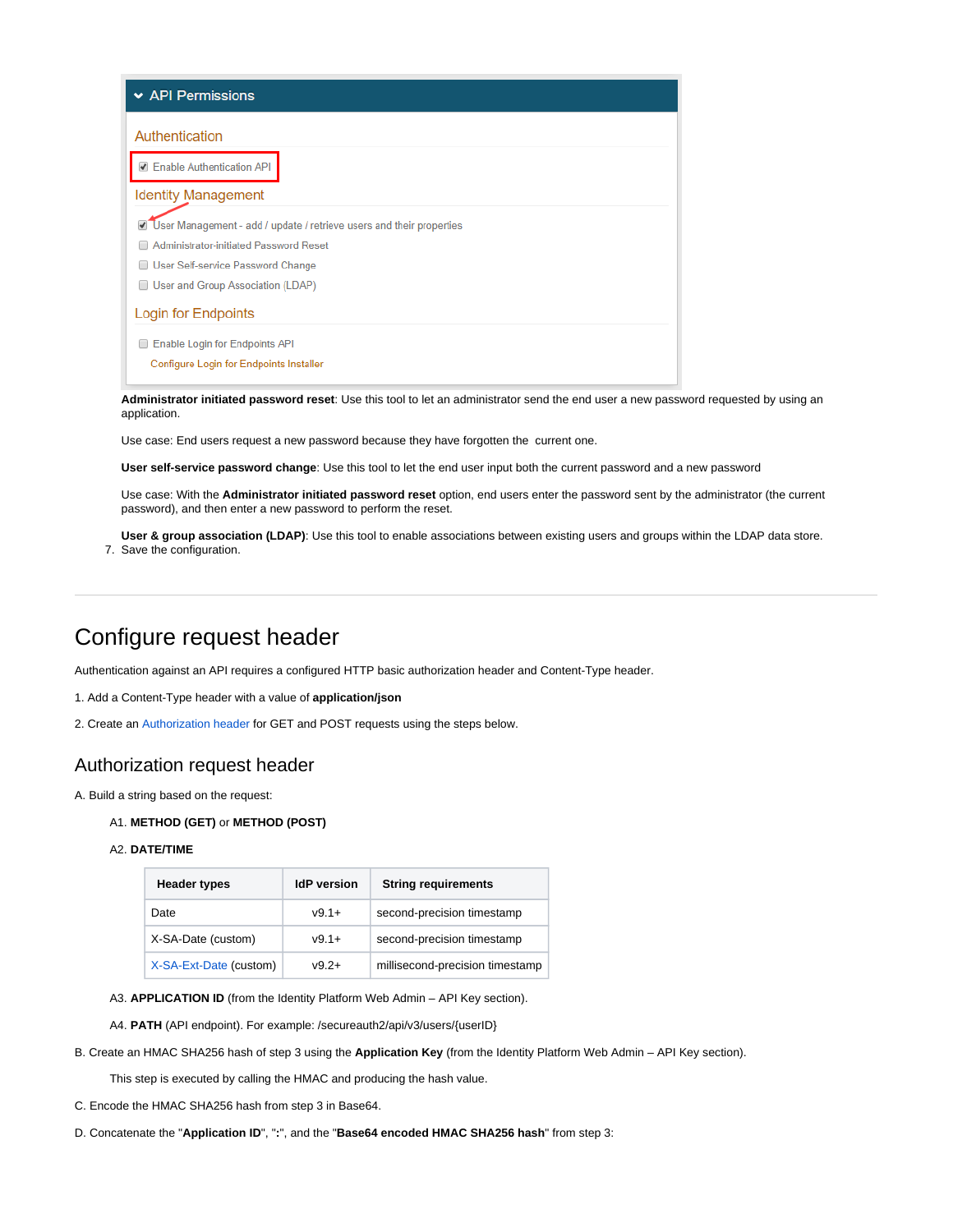ApplicationID:Base64EncodedHMACSHA256Hash

E. Encode the value from step 4 in Base64.

#### F. Concatenate "**Basic**" and the "**Value of Step 5**":

Basic Step5Value

#### **Authorization header GET / POST request examples**

## GET request example

```
Step A
    GET
    Wed, 08 Apr 2015 21:37:33.123 GMT
     1b700d2e7b7b4abfa1950c865e23e81a
     /secureauth2/api/v1/users/jsmith/factors
End Result: "GET\nWed, 08 Apr 2015 21:37:33.123 GMT\n1b700d2e7b7b4abfa1950c865e23e81a\n/secureauth2/api/v1/users
/jsmith/factors"
Step B
         Non-printable bytes are produced in this step
Step C
    F5yqdLDJddUYOlrpBlOJBh/YCUIMVCsWejuhiCrqMmw=
Step D
    1b700d2e7b7b4abfa1950c865e23e81a:F5yqdLDJddUYOlrpBlOJBh/YCUIMVCsWejuhiCrqMmw=
Step E
    MWI3MDBkMmUtN2I3Yi00YWJmLWExOTUtMGM4NjVlMjNlODFhOnorVGNYNG4vbFlsTmNvNjRpQkRENVJKaHFiZ0h0UGYwaEQ4d1d4bTgvWVk9
Step F
    Basic 
MWI3MDBkMmUtN2I3Yi00YWJmLWExOTUtMGM4NjVlMjNlODFhOnorVGNYNG4vbFlsTmNvNjRpQkRENVJKaHFiZ0h0UGYwaEQ4d1d4bTgvWVk9
End Result:
    Method: GET, 
    RequestUri: 'https://secureauth.company.com/secureauth2/api/v1/users/jsmith/factors', 
    Version: 1.1, 
    Headers: {
        Connection: Keep-Alive 
        X-SA-Ext-Date: Wed, 08 Apr 2015 21:37:33.123 GMT 
        Authorization: Basic 
MWI3MDBkMmUtN2I3Yi00YWJmLWExOTUtMGM4NjVlMjNlODFhOkY1eXFkTERKZGRVWU9scnBCbE9KQmgvWUNVSU1WQ3NXZWp1aGlDcnFNbXc9 
        Host: secureauth.company.com 
        Content-Length: 0
     }
```
## POST request example

```
Step A
    POST
    Wed, 08 Apr 2015 21:27:30.123 GMT
    1b700d2e7b7b4abfa1950c865e23e81a
     /secureauth2/api/v1/auth
     {"user_id":"jsmith","type":"user_id"}
End Result: "POST\nWed, 08 Apr 2015 21:27:30.123 GMT\n1b700d2e7b7b4abfa1950c865e23e81a\n/secureauth2/api/v1
/auth\n{"user_id":"jsmith","type":"user_id"}"
Step B
         Non-printable bytes are produced in this step
Step C
```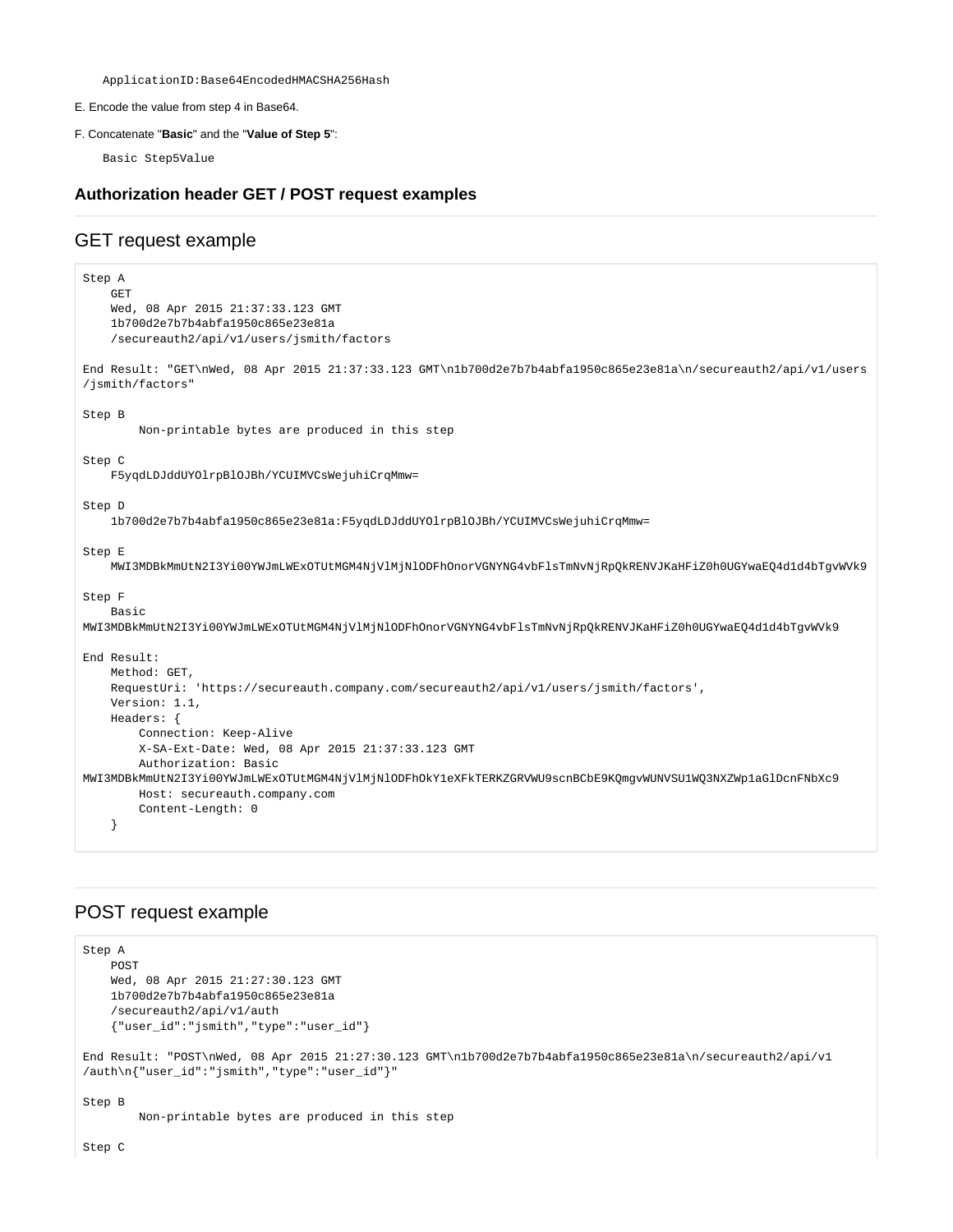D6nkepAEtk/M+cpkyWQ/hZMXZxPJ32L++5ZZa6+pB8U=

| Step D<br>1b700d2e7b7b4abfa1950c865e23e81a:D6nkepAEtk/M+cpkyWO/hZMXZxPJ32L++5ZZa6+pB8U=                                                                                                                                                                                                                                                                                         |
|---------------------------------------------------------------------------------------------------------------------------------------------------------------------------------------------------------------------------------------------------------------------------------------------------------------------------------------------------------------------------------|
| Step E<br>MWI3MDBkMmUtN2I3Yi00YWJmLWExOTUtMGM4NjVlMjNlODFhOkQ2bmtlcEFFdGsvTStjcGt5VlEvaFpNWFp4UEozMkwrKzVaWmE2K3BCOFU9                                                                                                                                                                                                                                                          |
| Step F<br>Basic<br>MWI3MDBkMmUtN2I3Yi00YWJmLWExOTUtMGM4NjVlMjNlODFhOkQ2bmtlcEFFdGsvTStjcGt5VlEvaFpNWFp4UEozMkwrKzVaWmE2K3BCOFU9                                                                                                                                                                                                                                                 |
| End Result:<br>Method: POST<br>RequestUri: 'https://secureauth.company.com/secureauth2/api/v1/auth'<br>Version: 1.1<br>Headers: {<br>Connection: Keep-Alive<br>X-SA-Ext-Date: Wed, 08 Apr 2015 21:27:30.123 GMT<br>Authorization: Basic<br>MWI3MDBkMmUtN2I3Yi00YWJmLWExOTUtMGM4NjVlMjNlODFhOkQ2bmtlcEFFdGsvTStjcGt5VlEvaFpNWFp4UEozMkwrKzVaWmE2K3BCOFU9<br>Expect: 100-continue |
| Host: secureauth.company.com<br>Content-Length: 36<br>Content-Type: application/json; charset=utf-8                                                                                                                                                                                                                                                                             |

### **Authorization header non-validation response examples**

## Authorization Header non-validation responses

When an Authorization header cannot be validated, one of the following responses is returned:

| "status": "invalid",                                                                                  | "status": "invalid",                                                                 |
|-------------------------------------------------------------------------------------------------------|--------------------------------------------------------------------------------------|
| "message": "Missing authentication header.",                                                          | "message": "Unknown authentication scheme.",                                         |
| "status": "invalid",                                                                                  | "status": "invalid",                                                                 |
| "message": "Clock skew of message is outside threshold.",                                             | "message": "AppId is unknown.",                                                      |
| "status": "invalid",<br>"message": "Authentication header value is empty.",                           | "status": "invalid",<br>"message": "Authentication header has been<br>seen before.", |
| "status": "invalid",<br>"message": "Authentication header value's format should be<br>'appId:hash'.", | "status": "invalid",<br>"message": "Invalid credentials.",                           |

3. OPTIONAL: If using the Email two-factor authentication method and a language other than US English, create an **Accept-Language** header to generate the Email OTP messages in the preferred language.

If the no **Accept-Language** header is present, then the Email OTP messages default to US English.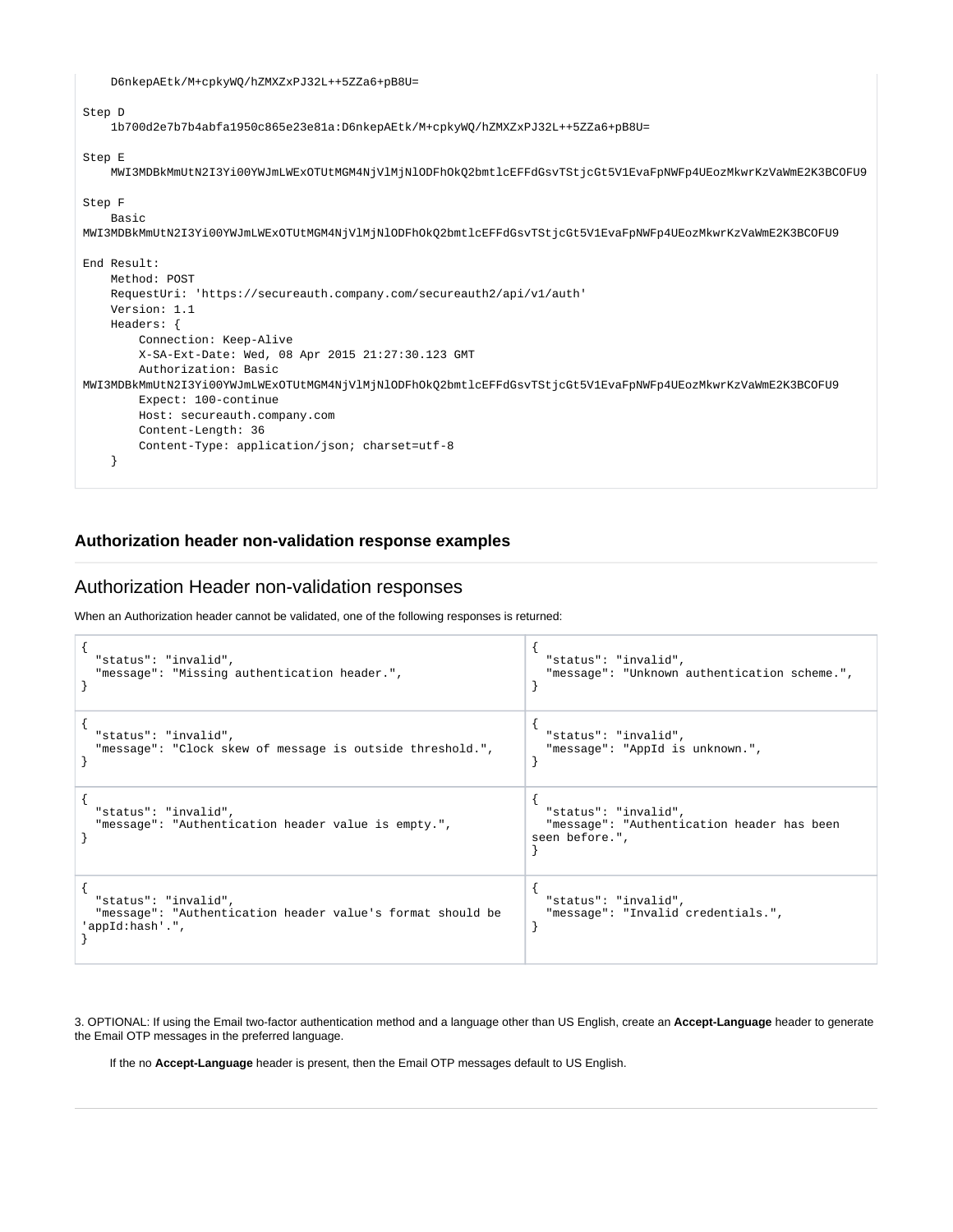# Configure response header

SecureAuth's API includes security hashing that ensures the integrity of the information being sent in all of the endpoints' responses from the appliance to the application.

Through a hashing algorithm, SecureAuth IdP delivers a signature that can be validated by the application to ensure that no data manipulation has occurred prior to the application consuming the data.

Before sending the response to the application (initiated by the endpoint request), SecureAuth IdP creates the signature and includes it in the response header (prepended by X-SA-SIGNATURE:). The application can then validate the response by hashing the date or time and content from the consumed response and the Application ID with the Application Key and compare the new hashed value with the X-SA-SIGNATURE value. The Application ID and Application Key are generated in SecureAuth IdP and connect the appliance with the application for each endpoint transaction.

## Application response header

In the application's code, the following is required to validate the response header's signature.

- 1. Build a string based on the request.
	- a. **X-SA-DATE** for a second-precision timestamp (from the SecureAuth IdP v.1 or later response).
	- b. **APPLICATION ID** (from SecureAuth IdP Web Admin API Key section).
- c. **CONTENT** (JSON Parameters from the SecureAuth IdP response).
- 2. Create an HMAC SHA256 hash of step 2 using the **Application Key** (from SecureAuth IdP Web Admin API Key section).

This step is executed by calling the HMAC and producing the hash value.

- 3. Encode the HMAC SHA256 hash from step 3 in Base64.
- 4. Compare the HMAC SHA256 hash from step 3 to the **X-SA-SIGNATURE** value in the SecureAuth response header.
- 5. Consume the response based on the comparison result.

After hashing the data, if the value exactly matches the signature provided in the SecureAuth IdP response header, then the data has not been compromised. If the value does not match the response signature, then the data has been modified.

## <span id="page-5-1"></span>Optional: Configure X-SA-Ext-Date header

The string section for **DATE/TIME** can be configured to use either the [second-precision UTC time](https://docs.microsoft.com/en-us/dotnet/standard/base-types/standard-date-and-time-format-strings#RFC1123) or the millisecond-precision format DateTime.

If using the millisecond-precision, the date string must be included in the X-SA-Ext-Date header.

## X-SA-Ext-Date header example

```
var dateMillis = request.Headers.Date.Value.UtcDateTime.ToString("ddd, dd MMM yyyy HH:mm:ss.fff G\\MT");
                request.Headers.Add("X-SA-Ext-Date", dateMillis); 
                request.Headers.Remove("Date");
               var httpMethod = request.Method.Method;
                string uri = request.RequestUri.AbsolutePath;
                string content = null;
                if (request.Content != null)
\{ content = request.Content.ReadAsStringAsync().Result;
 }
                result = (string.IsNullOrEmpty(content)) ?
                    string.Join("\n", httpMethod
dateMillis, appId, uri) :
                    string.Join("\n", httpMethod, dateMillis, appId, uri, content);
```
# <span id="page-5-0"></span>Configure /users endpoints

The following endpoints are prepended with the URL, https://SecureAuthIdPFQDN/SecureAuthIdPRealm/api/v1

## **Definitions**

**status:** The status of userId provided (found, not\_found, invalid, etc.); will always be in response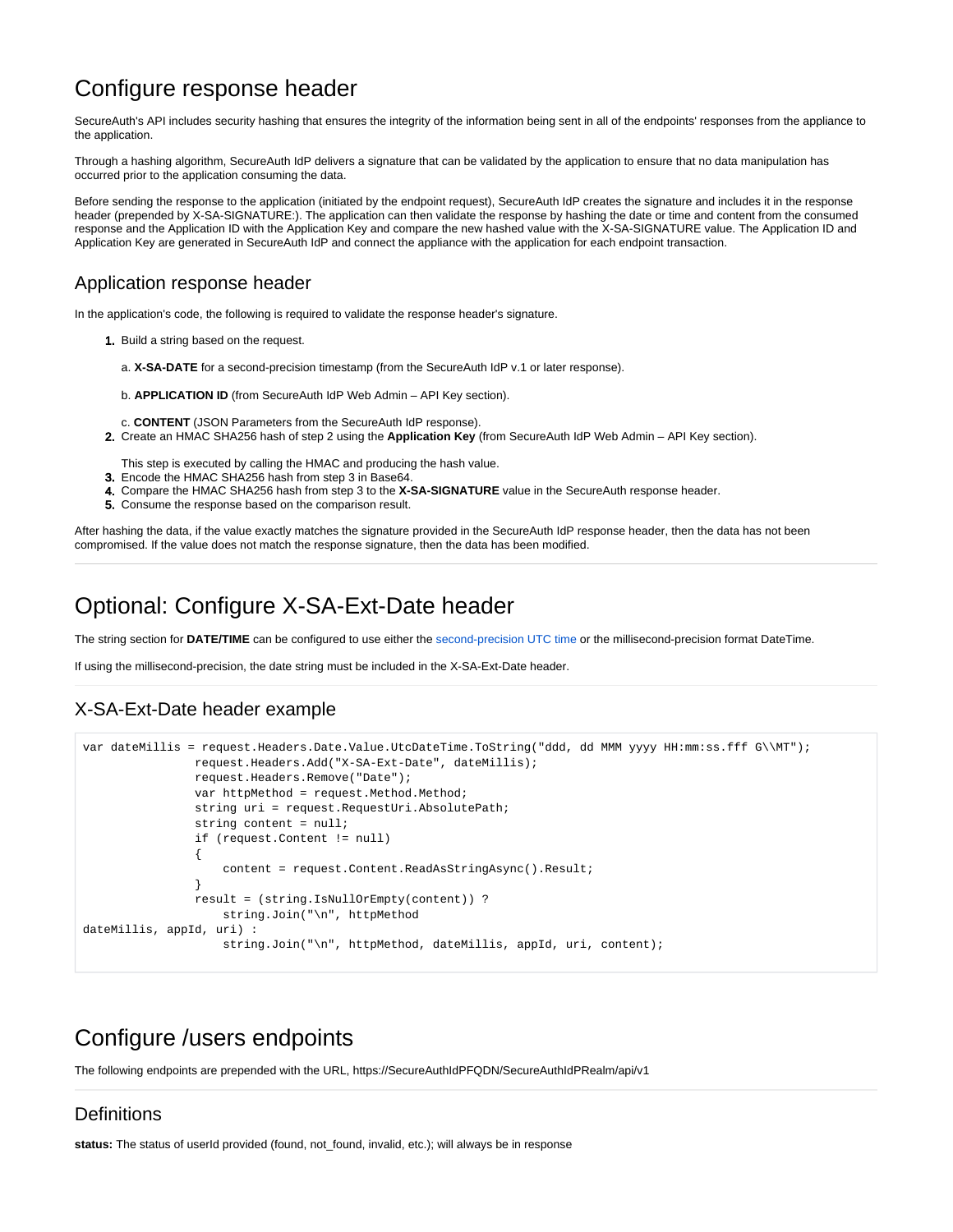**message:** Additional information regarding the status; will always be in response

**userId:** The user ID provided; will always be in response, whether successful or not

**properties:** The list of available user Profile Properties

- **firstName:** The user's First Name entered in the SecureAuth IdP Property / directory field
- **lastName:** The user's Last Name entered in the SecureAuth IdP Property / directory field
- **phone1-4:** The user's phone number(s) (Phone 1, Phone 2, Phone 3, Phone 4) entered in SecureAuth IdP Property / directory fields
- **email1-4:** The user's email address(es) (Email 1, Email 2, Email 3, Email 4) entered in SecureAuth IdP Property / directory fields
- **pinHash:** The user's PIN number saved in the SecureAuth IdP Property / directory field
- **auxId1-10:** The user's auxiliary ID content (Aux ID 1 Aux ID 10) populated in the SecureAuth IdP Property / directory fields
- **ExtProperty1-##:** Information from the user's additional property fields populated in SecureAuth IdP Property / directory fields

#### **knowledgeBase:**

- **kbq1-6:** The user's knowledge-based questions and answers (1 6) written to the SecureAuth IdP data store
- **helpDeskKb:** The user's Help Desk knowledge-based question and answer written to the SecureAuth IdP data store

#### GET endpoint

The **/users GET** endpoint retrieves a list of end user profile properties. SecureAuth IdP accesses and retrieves the user's profile from the username in the endpoint URL.

As a **GET** endpoint, there is no body, so JSON parameters are not required in the message body.

| <b>GET Endpoint</b> | Example                                                      |
|---------------------|--------------------------------------------------------------|
| /users/{userId}     | https://secureauth.company.com/secureauth2/api/v1/users/jdoe |

### Web Admin configuration notes

WebAdmin Configuration:

The **isWritable** flag is configured in the WebAdmin **Data** tab.

#### Profile data edits:

- Profile data that responds to the GET request can be updated in the WebAdmin.
- To clear an attribute from the profile, include the schema name and an empty string.

## Successful GET Retrieval Information

GET retrieval is successful in the following situations:

- The retrieval includes a collection of usergroups that a user belongs to (LDAP only).
- Groups are retrieved with the FQDN (LDAP only).
- For the end user profile, attribute metadata is included, for example, display name, schema name, and whether or not the attribute is writable.
- If the end user does not have data in an attribute, the attribute will not appear in the profile list, even if it is mapped in the WebAdmin.
- The maximum number of properties that can be retrieved for each of the following attributes are:
	- "phone"  $= 4$
	- $\bullet$  "email" = 4
	- $\bullet$  "auxid" = 10
	- "ExtProperty"# = 1 or more
	- knowledgeBase " $k$ bq" = 6

#### **Definitions**

#### **groups:**

**CN=commonName,OU=organizationalUnitName,DC=domainComponent,DC=local**: End user Distinguished Name string e.g. **CN=SharePoint Developers,OU=jdoe,DC=dev,DC=local**

#### **accessHistories:**

- **userAgent:** End user client software identifier
- **ipAddress:** End user client IP address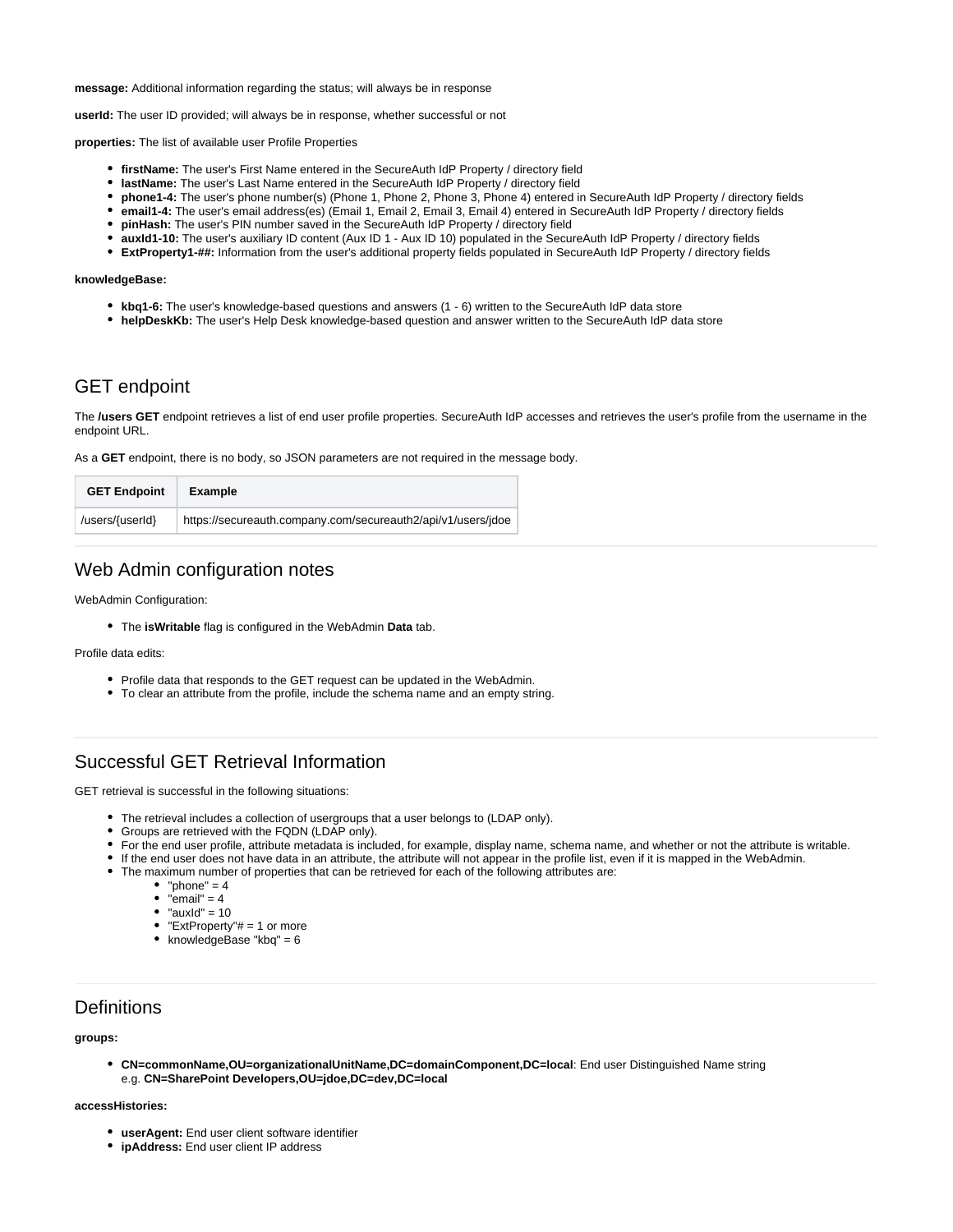- **timestamp:** Time the request was made
- **authState:** Request authorization status

## Response Examples

| <b>Success Response</b>                                                                                                                                                                                                    | <b>Failed Response / Error</b>                                                                                 |
|----------------------------------------------------------------------------------------------------------------------------------------------------------------------------------------------------------------------------|----------------------------------------------------------------------------------------------------------------|
| "userId": "jdoe",<br>"properties": {<br>"firstName": $\{$<br>"value": "John",<br>"isWritable": "true"<br>$\}$ ,                                                                                                            | "status": "not_found",<br>"message": "User Id was not found"<br>HTTP Status 404                                |
| "lastName": {<br>"value": "Doe",<br>"isWritable": "true"<br>$\mathcal{L}$<br>"phone $1$ ": {<br>"value": "123-456-7890",<br>"isWritable": "true"                                                                           | "status": "invalid_group",<br>"message": "User Id is not associated with a<br>valid group."<br>HTTP Status 200 |
| $\}$ ,<br>"phone $2$ ": {<br>"value": "234-567-8910",<br>"isWritable": "true"<br>$\cdot$<br>"email1": $\{$<br>"value": "jdoe@dev.local",                                                                                   | "status": "disabled",<br>"message": "Account is disabled."<br>HTTP Status 200                                  |
| "isWritable": "true"<br>$\}$ ,<br>"email2": $\{$<br>"value": "idoe@qmail.com",<br>"isWritable": "true"<br>$\}$ ,                                                                                                           | "status": "lock_out",<br>"message": "Account is locked out."<br>HTTP Status 200                                |
| "pinHash": $\{$<br>"value": "1234",<br>"isWritable": "true"<br>$\}$ ,<br>"auxId $1$ ": {<br>"value": "123 Anywhere Drive",<br>"isWritable": "true"                                                                         | "status": "password_expired",<br>"message": "Password is expired."<br>HTTP Status 200                          |
| $\}$ ,<br>"auxId2": $\{$<br>"value": "Suite #100",<br>"isWritable": "true"<br>$\}$ ,                                                                                                                                       | See Server Error information below                                                                             |
|                                                                                                                                                                                                                            |                                                                                                                |
| "value": "John"<br>The <b>/users:ဥြਸੇ</b> † / POST cendpeints add, update, or delete end user profile properties. SecureAuth IdP updates the user's profile by using the username in<br>the endpoint URL.<br>$\rightarrow$ |                                                                                                                |

| <b>Example</b>                                                                                                                    |                         |                        |                       |
|-----------------------------------------------------------------------------------------------------------------------------------|-------------------------|------------------------|-----------------------|
| "question": "What is your favorite color?",<br>/users/{userleded="redimps://secureauth.company.com/secureauth2/api/v1/users/jdoe/ |                         |                        |                       |
| $\overline{ }$                                                                                                                    |                         |                        |                       |
| "kbq2":                                                                                                                           |                         |                        |                       |
| Notes <sup>"question":</sup> "What was your favorite childhood game?",<br>Notes <sup>"</sup> answer": "hide and seek"             |                         |                        |                       |
|                                                                                                                                   |                         |                        |                       |
| ſ,                                                                                                                                |                         |                        |                       |
| "helpDeskKb":                                                                                                                     |                         |                        |                       |
| · Extended properties sannotthe wedetedou born in?",                                                                              |                         |                        |                       |
| • The used is included in the URL, so is not a part of the request.                                                               |                         |                        |                       |
| $\bullet$ The maximum number of properties that can be included in the message body for each of the following attributes are:     |                         |                        |                       |
| • "phone" = $4$<br>"groups" $\bullet$ ['email" = 4                                                                                |                         |                        |                       |
| "CN=ShareBoxint_Dayelopers, OU=jdoe, DC=dev, DC=local",                                                                           |                         |                        |                       |
|                                                                                                                                   |                         |                        |                       |
| "CN=ShareRowleddeBaseUrkgdoe gDC=admin, DC=local"                                                                                 |                         |                        |                       |
| "accessHistories": [                                                                                                              |                         |                        |                       |
|                                                                                                                                   |                         |                        |                       |
| "userAgent": "Mozilla/5.0 (Macintosh; Intel Mac OS X                                                                              |                         |                        |                       |
|                                                                                                                                   |                         |                        |                       |
| Messäge body and response examples                                                                                                |                         |                        |                       |
| "timeStamp": "2016-04-12T22:14:19.928868Z",                                                                                       |                         |                        |                       |
| Message Body<br>Message Body                                                                                                      | <b>Success Response</b> | <b>Failed Response</b> | <b>Error Response</b> |
|                                                                                                                                   |                         |                        |                       |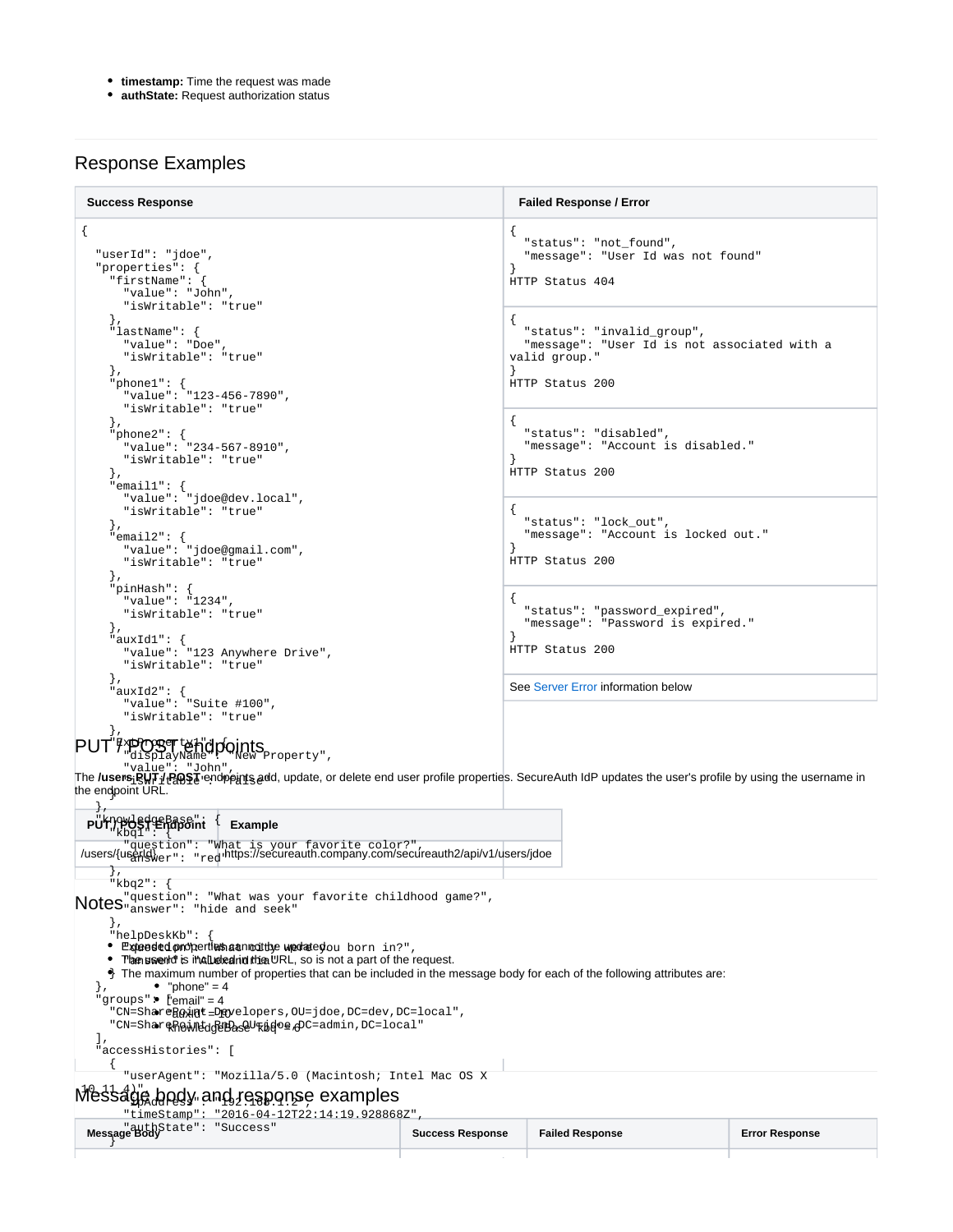

## POST endpoints

Use the POST endpoints to create an end-user profile, perform an administrative password reset for the end user, and enable end users to change their password when necessary.

### **Create user**

The **/users POST user** endpoint creates the new end user profile, so a username is not specified in the endpoint URL

| <b>POST Endpoint</b> | <b>Example</b>                                               |
|----------------------|--------------------------------------------------------------|
| /users/              | https://secureauth.company.com/secureauth2/api/v1<br>/users/ |

### **Notes**

- The request is the same as the one used for update user profile, although you can specify a user ID and password.
- "Provider error" indicates a failure from the data provider.
- The user is created at the root of the connection string (LDAP only).
- To use a specific location for the user profile, the path to the correct OU must be specified in the **Connection String** on the **Data** tab.
- The maximum number of properties that can be included in the message body for each of the following attributes are:
	- "phone" =  $4$
	- $\bullet$  "email" = 4
	- $\bullet$  "auxid" = 10
	- knowledgeBase "kbq"  $= 6$

#### Message body and response examples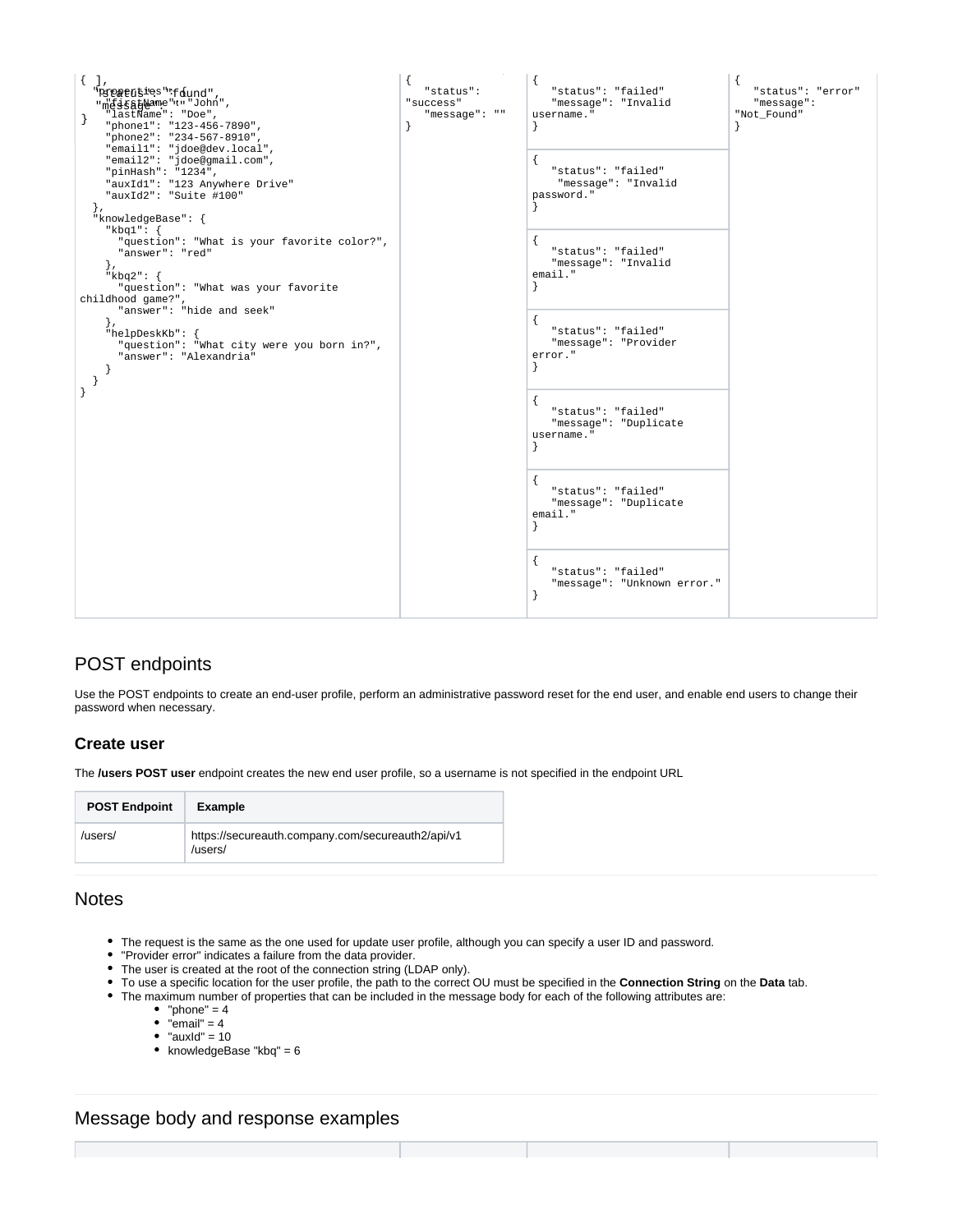| <b>Message Body</b>                                                                                                                                                                                                                                                                                                                                                                                                                                                                                                                                                                                                                                                           | <b>Success Response</b>                                  | <b>Failed Response</b>                                                                                                                                                                                                                                                                                                                                                                                                      | <b>Error Response</b>                          |
|-------------------------------------------------------------------------------------------------------------------------------------------------------------------------------------------------------------------------------------------------------------------------------------------------------------------------------------------------------------------------------------------------------------------------------------------------------------------------------------------------------------------------------------------------------------------------------------------------------------------------------------------------------------------------------|----------------------------------------------------------|-----------------------------------------------------------------------------------------------------------------------------------------------------------------------------------------------------------------------------------------------------------------------------------------------------------------------------------------------------------------------------------------------------------------------------|------------------------------------------------|
| "userId": "jdoe",<br>"password": "93\$q!SAT",<br>"properties": {<br>"firstName": "John",<br>"lastName": "Doe",<br>"phone1": "123-456-7890",<br>"phone2": "234-567-8910",<br>"email1": "jdoe@dev.local",<br>"email2": "jdoe@gmail.com",<br>"pinHash": "1234",<br>"auxIdl": "123 Anywhere Drive",<br>"auxId2": "Suite #100"<br>$\}$ ,<br>"knowledgeBase": {<br>" $k$ bq $1$ ": {<br>"question": "What is your favorite color?",<br>"answer": "red"<br>$\}$ ,<br>" $k$ bq $2$ ": {<br>"question": "What was your favorite<br>childhood game?",<br>"answer": "hide and seek"<br>$\}$ ,<br>"helpDeskKb": {<br>"question": "What city were you born in?",<br>"answer": "Alexandria" | "status":<br>"success"<br>"message": ""<br>$\mathcal{F}$ | "status": "failed"<br>"message": "Invalid<br>username."<br>"status": "failed"<br>"message": "Invalid<br>password."<br>"status": "failed"<br>"message": "Invalid<br>$email.$ "<br>"status": "failed"<br>"message": "Provider<br>error."<br>ł<br>"status": "failed"<br>"message": "Duplicate<br>username."<br>"status": "failed"<br>"message": "Duplicate<br>email.<br>"status": "failed"<br>"message": "Unknown error."<br>ł | "status": "error"<br>"message":<br>"Not_Found" |

#### **Reset user password**

The **/users POST resetpwd** endpoint performs an administrative password reset for the end user. SecureAuth IdP accesses the end user's profile, resets the user's password, and provides a new password by using the username in the endpoint URL.

The following POST endpoint calls SecureAuth API v2 in the example path. SecureAuth API v2 ignores the **userAccountControl** status, which enables the API to reset a user password.

- To use v2 with SecureAuth IdP v9.3.x, you must install Hotfix 9.3.0-15 or later.
- To use v2 with the SecureAuth® Identity Platform v19.07.xx, you must install Hotfix 19.07.01-8 or later.

If you require the SecureAuth API to block **userAccountControl** restrictions, continue to call v1. (**userAccountControl** ensures that certain account statuses are handled appropriately in transactions between LDAP providers and SecureAuth IdP/Identity Platform.)

| <b>POST Endpoint</b>     | Example                                                               |  |
|--------------------------|-----------------------------------------------------------------------|--|
| /users/{userId}/resetpwd | https://secureauth.company.com/secureauth2/api/v2/users/idoe/resetpwd |  |

## **Notes**

Λ

- The current password does not need to be provided by the administrator.
- A failed response references the text set up in the **contextuser\_changepwd 1-4** fields in the Web Admin.
	- The administrator can edit the text for these fields in the Verbiage Editor in the Web Admin.
		- To access the Verbiage Editor, open the **Overview** tab and click the **Content and Localization** link.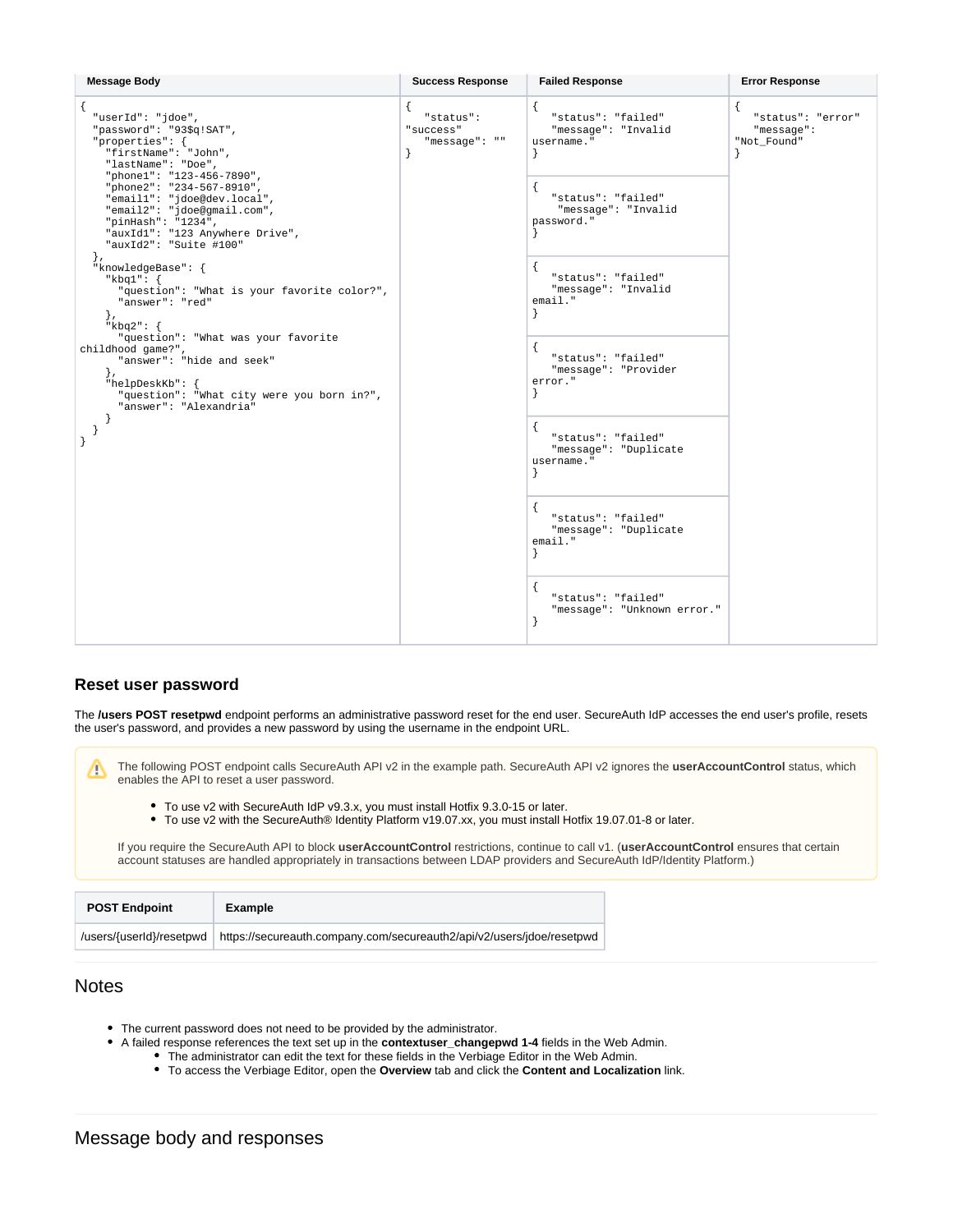| <b>Message Body</b>        | <b>Success Response</b>                                | <b>Failed Response</b>              |
|----------------------------|--------------------------------------------------------|-------------------------------------|
| "password": "M@glcHappens" | "status": "success"<br>"message": "Password was reset" | "status": "failed"<br>"message": "" |

#### **User self-service change password**

The **/users POST changepwd** endpoint performs a password reset for the end user. SecureAuth IdP accesses the end user's profile and lets the end user change that password by using the username in the endpoint URL.

| <b>POST Endpoint</b>      | Example                                                                |  |
|---------------------------|------------------------------------------------------------------------|--|
| /users/{userId}/changepwd | https://secureauth.company.com/secureauth2/api/v1/users/jdoe/changepwd |  |

### **Notes**

- The end user must provide the existing password to change the password.
- A failed response references the text set up in the **contextuser\_changepwd1-4** fields in the Web Admin.
	- The administrator can edit the text for these fields in the **Verbiage Editor** in the Web Admin.
	- To access the Verbiage Editor, open the **Overview** tab and click the **Content and Localization** link.

## Message body and response examples

| Messsage Body                     | <b>Success Response</b>           | <b>Failed Response</b> |
|-----------------------------------|-----------------------------------|------------------------|
| "currentPassword": "M@glcHappens" | "status": "success"               | "status": "failed"     |
| "newPassword": "D3fault321"       | "message": "Password was changed" | "message": ""          |

# Configure group association endpoints

Admins can use **POST** messages to associate users with groups and vice-versa.

Types of associations to the **/users** or **/groups** endpoint include the following:

- Single user to single group
- Single user to multiple groups
- Single group to single user
- Single group to multiple users

## <span id="page-10-0"></span>Single user to single group

This operation associates a single user in the data store with a single group in the data store.

No message body is required because all parameters for this request are present in the call URL.

| <b>POST Endpoint</b> | Example                                                                                                                    |
|----------------------|----------------------------------------------------------------------------------------------------------------------------|
|                      | /users/{userId}/groups/{groupID to associate}   https://secureauth.company.com/secureauth2/api/v1/users/jdoe/groups/admins |

**Result**: userID "jdoe" is associated with the groupID "admins"

## Response examples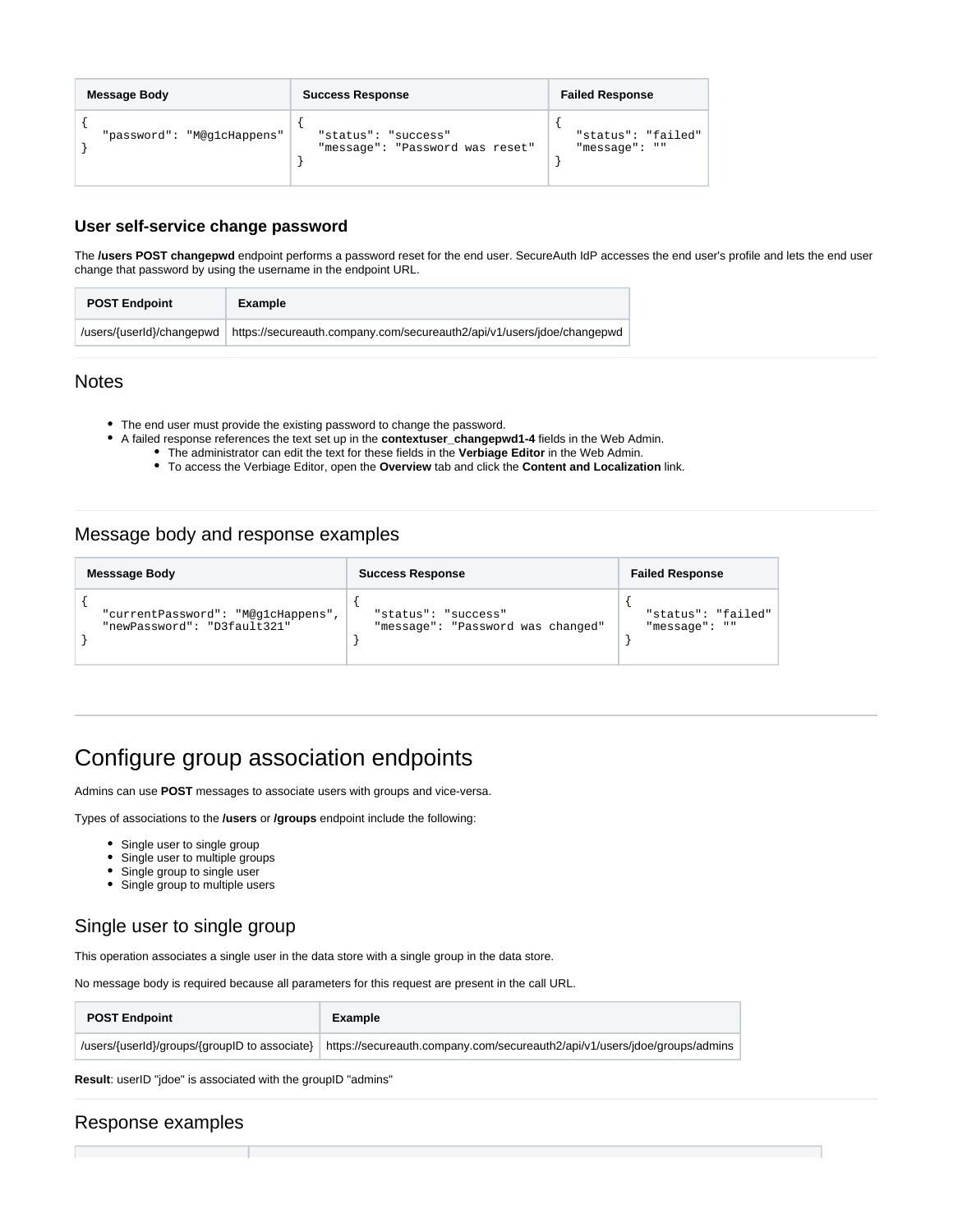| <b>Success Response</b>              | <b>Failure Response</b>                                                                             |
|--------------------------------------|-----------------------------------------------------------------------------------------------------|
| "status": "success"<br>"message": "" | "status": "failure"<br>"message": "Failed to add user to group."                                    |
|                                      | "status": "failure"<br>"message": "Group actions are not supported with the current configuration." |

## Single group to multiple users

This operation associates a list of multiple users with a specified group.

For multiple users, supply the list of users in the POST message body, not the URL.

If any of the userIDs fail to POST, a failure response is generated that lists each userID that failed. userIDs not listed in the failure response successfully POSTed.

| <b>POST Endpoint</b>                   | Example                                                                              |
|----------------------------------------|--------------------------------------------------------------------------------------|
| /users/{userId}/groups/{groupId}/users | https://secureauth.company.com/secureauth2/api/v1/groups/Sharepoint%20Visitors/users |

**Result**: group "Sharepoint Visitors" is associated with the list of users specified in the message body

## Message body and response examples

| <b>Message Body</b>                                               | <b>Success Response</b>              | <b>Failure Response</b>                                                                                                                       |
|-------------------------------------------------------------------|--------------------------------------|-----------------------------------------------------------------------------------------------------------------------------------------------|
| "userIds": [<br>"jdoe",<br>"jsmith",<br>"kmartin",<br>"pjohnson", | "status": "success"<br>"message": "" | "failures": {<br>"Sharepoint Visitors": [<br>"kmartin",<br>"pjohnson"<br>"status": "failed",<br>"message": "There were 2 association errors." |

## Single group to single user

This operation associates a group in the data store with a single user in the data store; the operation is functionally equivalent to the Single User to Single [Group](#page-10-0) operation.

No message body is required because all parameters for this request are present in the call URL.

| <b>POST Endpoint</b> | Example                                                                                                                  |
|----------------------|--------------------------------------------------------------------------------------------------------------------------|
|                      | /groups/{grouplD}/users/{userID to associate} https://secureauth.company.com/secureauth2/api/v1/groups/admins/users/jdoe |

**Result**: groupID "admins" is associated with userID "jdoe"

## Response examples

| <b>Success Response</b>              | <b>Failure Response</b>                                          |
|--------------------------------------|------------------------------------------------------------------|
| "status": "success"<br>"message": "" | "status": "failure"<br>"message": "Failed to add user to group." |
|                                      |                                                                  |